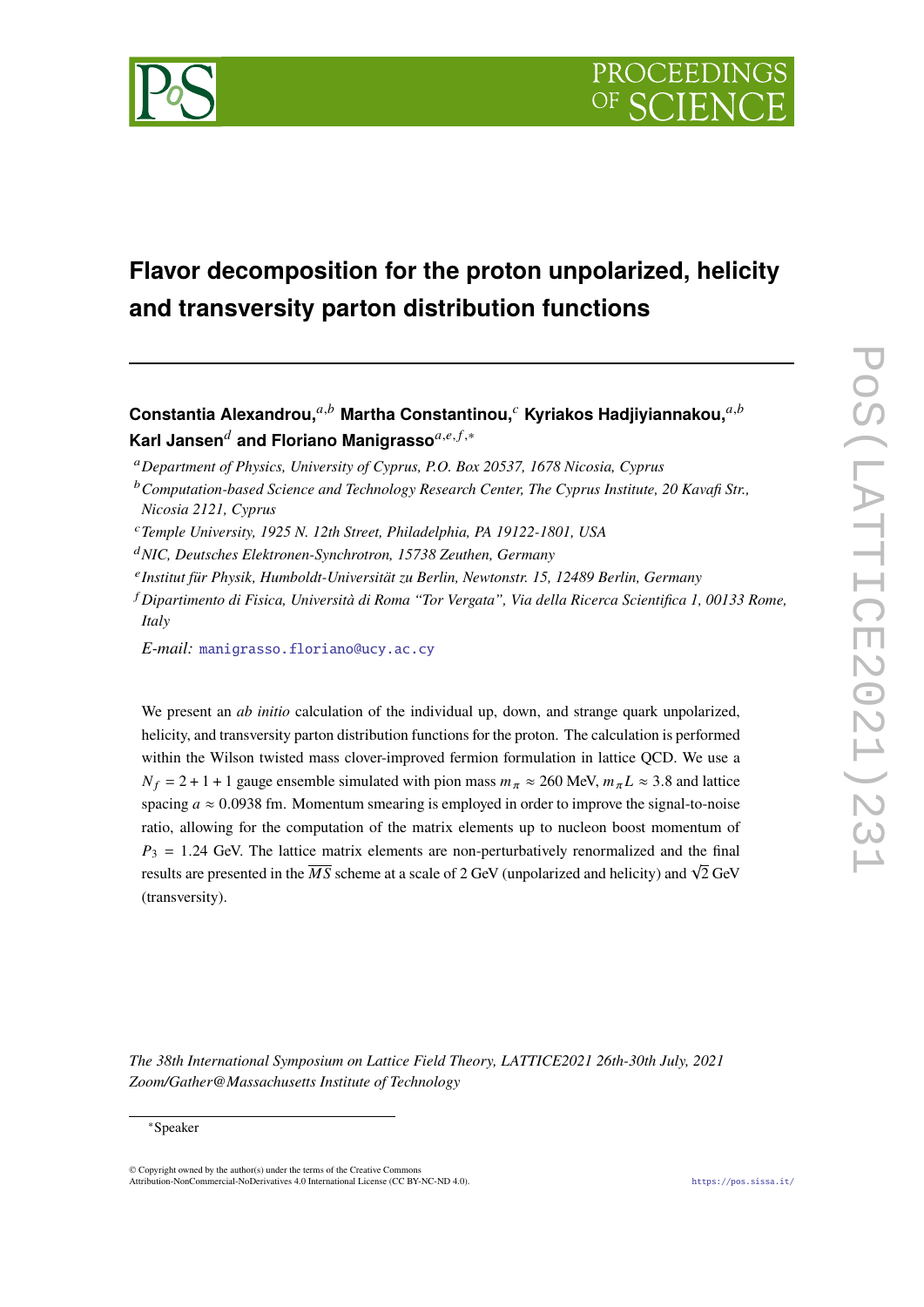# **1. Introduction**

Parton distribution functions are key quantities for understanding the structure of hadrons in terms of their constituents. They depend only on the momentum fraction carried by the partons and can be obtained from a number of scattering processes [\[1,](#page-7-0) [2\]](#page-7-1). However, not all distributions are well-constrained from global analysis. The helicity and in particular the transversity proton PDFs can be obtained with much lower precision from experimental data compared to the unpolarized distributions. In addition, the strange-quark distributions are poorly constrained from phenomenology  $[3-6]$  $[3-6]$  and large uncertainties on this quantity affect the determination of the W-boson mass and the CKM matrix element  $V_{cs}$  [\[7,](#page-8-2) [8\]](#page-8-3). In recent years, the first computations of the disconnected contributions to the nucleon charges and form factors have been achieved  $[9-14]$  $[9-14]$ , using gauge ensembles simulated with quark masses fixed to approximately their physical values. Such advancement has been made possible thanks to continuous improvement on computational capa-bilities, but also on algorithmic development. In particular, the hierarchical probing algorithm [\[15\]](#page-8-6) significantly improves the quality of the signal. In Ref. [\[16\]](#page-8-7) we indeed showed that this technique is successful in increasing the signal-to-noise ratio of non-local operator as well, and therefore we employ it in this work to compute the isoscalar disconnected and strange matrix elements.

In this paper, we report our effort in extracting the  $x$ -dependence of the proton unpolarized, helicity and transversity distributions for each quark flavor, employing the quasi-PDF approach [\[17,](#page-8-8) [18\]](#page-8-9). The computation is performed on a  $N_f = 2 + 1 + 1$  clover-improved twisted mass fermions gauge ensemble generated by the Extended Twisted Mass Collaboration (ETMC) [\[19\]](#page-8-10). The lattice volume is  $V = 32 \times 64$  and the lattice spacing  $a \approx 0.0938$  fm. The pion mass is  $m_{\pi} \approx 260$  MeV and  $m_{\pi}L \approx 3.8$ . For further details see Ref. [\[19\]](#page-8-10).

# **2. Disconnected contributions**

The most challenging aspect of this work is the evaluation of the disconnected quark loops with a Wilson line in the boosted frame. The latter can be written as

$$
\mathcal{L}^{\mathrm{u+d}}(\tau; z; \Gamma) = \sum_{\vec{y}} \mathrm{Tr} \left[ \left( \mathcal{G}_u(y; y+z) + \mathcal{G}_d(y; y+z) \right) \Gamma W(z) \right] \n= \sum_{\vec{y}} \mathrm{Tr} \left[ \overline{\psi}(y+z) \Gamma W(z) \psi(y) \right],
$$
\n(1)

<span id="page-1-0"></span>where the trace in the second line is intended for spin, color and flavor indices. In particular, to evaluate the unpolarized and helicity disconnected loops we employed the generalized one-end trick, while the standard one-end trick was used for the transversity matrix elements [\[21,](#page-8-11) [22\]](#page-8-12). Furthermore, to reduce the computational cost coming from the evaluation of the trace in Eq. [\(1\)](#page-1-0), we employ stochastic techniques and in particular the *hierarchical probing* algorithm [\[15\]](#page-8-6). The latter performs a partitioning of the lattice with  $2^{d(k-1)+1}$  Hadamard vectors, where  $d = 4$  is the number of dimensions of the lattice. Contamination to the trace coming from off-diagonal terms is then drastically reduced up to the probing distance  $2^k$  with  $k = 3$ . To further reduce the off-diagonal contamination in spin-color, we apply full dilution in the corresponding subspaces [\[23\]](#page-8-13). Moreover, with small quark masses, the contribution to the loops coming from the low modes of the spectrum of the Dirac operator can be sizeable and can therefore contribute substantially to the stochastic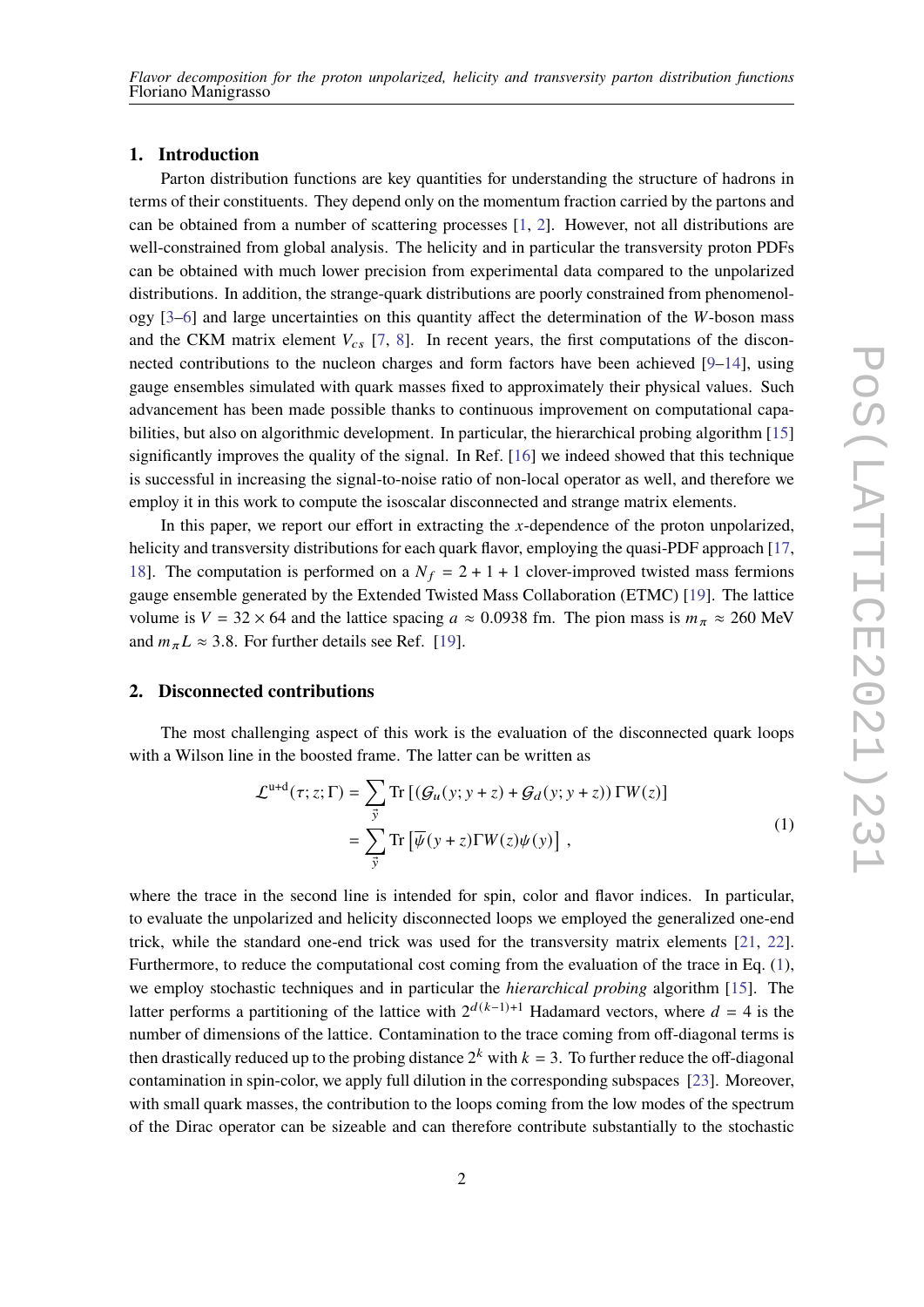noise [\[24\]](#page-8-14). Therefore, we compute the first  $N_{\text{ev}} = 200$  eigen-pairs of the squared Dirac operator  $\mathcal{M}_{u} \mathcal{M}_{u}^{\dagger}$ , that allow to reconstruct exactly the low-modes contribution to the disconnected quark loops. The stochastic techniques described above are, thus, applied to the deflated operator, to evaluate the high-modes contribution to the traces.

The connected and disconnected matrix elements all contain non-local operators with the length of the Wilson line extending up to half the spatial extent of the lattice. We boost the proton at three different momenta, namely  $P_3 = 0.41, 0.83, 1.24$  GeV. In addition, to check for convergence with the boost, we also compute the disconnected unpolarized, helicity and transversity matrix elements for  $P_3 = 1.65$  GeV with the same statistics as the previous smaller boost, i.e.  $\approx 10^6$  measurements. Although providing useful insights regarding the convergence with  $P_3$ , the number of statistics is not sufficient to obtain the same statistical accuracy as for the lower momenta.

<span id="page-2-0"></span>

# <span id="page-2-1"></span>**3. Disconnected matrix elements**

**Figure 1:** Left: Results on  $C_{3pt}(t; t_s)/C_{2pt}(t)$  for the unpolarized PDFs for  $P_3 = 1.24$  GeV, at  $t_s/a =$ 6 (green), 8 (blue), 10 (red), 12 (purple) for  $z/a = 3$ . The data for  $t_s/a = 7, 9, 11$  are omitted to improve the readability. The two-state fit results (gray band), and the value of the two-state fit of the three-point function evaluated at the same  $t_s$  as the data-points are also shown. Only the data-points with open symbols are taken into account in the two-state fit procedure. Center: the plateau fit results as a function of  $t_s/a$ . Each source-sink separation is associated with a different color. The orange band is the predicted  $t_s$  dependence of the three-point function. Our final value for the matrix elements is determined as the correlated constant fit of the plateau values shown with open symbols. Right: results of the two-state fit (navy blue) as a function of the lowest source-sink separation  $t_s^{\text{low}}$  included in the fit. The open data-point is the selected two-state fit result, which corresponds to the gray band. For each  $t_s^{\text{low}}$  we report the reduced  $\chi^2$  of the two-state fit. The results obtained with the summation method are reported with the red open crosses as a function of  $t_s^{\text{low}}$ .

To reliably extract the disconnected contributions to the up-, down-, and strange-quark PDFs, we perform an in-depth analysis of the excited states contamination. In particular, we evaluate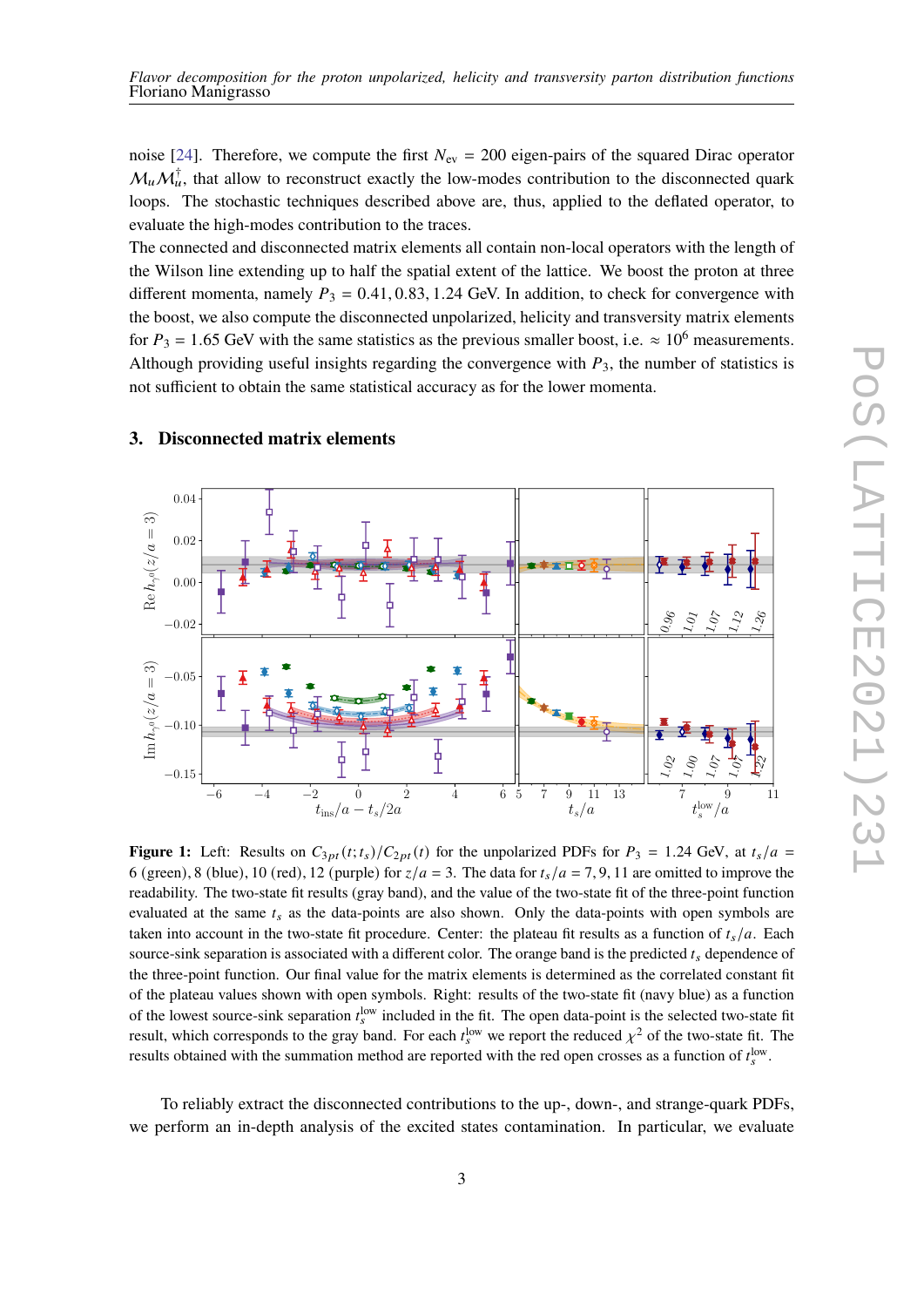the ratio between the three- and two-point functions at seven source-sink separations ranging from  $t_s = 0.563$  fm to  $t_s = 1.126$  fm in steps of  $a = 0.0938$  fm. For the disconnected contribution, the evaluation of different source-sink separations does not require new inversions. To analyze the excited-states contamination to the matrix elements using several  $t_s$  values we employ three analysis methods: plateau fit, two-state fit and summation method. For a concise description of the three techniques we refer to Ref. [\[25\]](#page-8-15). If Fig. [1,](#page-2-0) we show an example of the evaluation of the excited-states contamination affecting the unpolarized disconnected isovector matrix elements at  $P_3 = 1.24$  GeV and  $z/a = 3$ , being z the Wilson line length. The real part of the matrix elements show no substantial dependence on the source-sink separation, and the plateau fit results obtained at different  $t_s$  give all compatible results. In contrast, the imaginary part shows a large effect due to the the excited-states contamination. However, the two-state fit result is compatible with the plateau value obtained at  $t_s/a = 11$ . The summation method provides as well results in agreement with the plateau value. The behavior of the helicity matrix elements with  $t_s$  is very different, indeed the real part shows substantial excited-states contamination while the imaginary part does not depend on  $t_s$ within uncertainties. Regarding the transversity matrix elements, both the real and the imaginary parts show very mild dependence on the source-sink separation. In all cases, we are able to obtain compatible results between the three analysis methods and we extract our final estimate of the matrix elements with the plateau fit analysis at  $t_s/a = 9$ , 10, 9 ( $t_s = 11$ , 10, 9) for the real (imaginary) part of the unpolarized, helicity and transversity, respectively. Indeed, the plateau value extracted from these source-sink separations is compatible with the results from the two-state fit and summation method.

# **3.1 Momentum dependence**

The matrix elements and the quasi-PDFs have a dependence on the nucleon boost  $P_3$ . In particular, a crucial aspect of this study is the analysis of the momentum dependence of the matrix elements, which affects the convergence to the light-cone PDFs. We perform a non-perturbative renormalization of the bare disconnected matrix elements obtained with the procedure reported in Sec. [3.](#page-2-1) In particular, we employ the non-singlet renormalization function, as the difference with the singlet is expected to be small [\[26\]](#page-8-16). We apply the regularization independent scheme (RI'), and use the momentum source method [\[27\]](#page-8-17), offering high statistical accuracy. More detail on the renormalization setup employed in this study can be found in Refs. [\[28,](#page-9-0) [29\]](#page-9-1). In Fig. [2,](#page-4-0) we show the results for the renormalized strange matrix elements as a function of the nucleon boost. For the unpolarized case, the real part gets suppressed in magnitude as  $P_3$  increases, and at the highest boost becomes compatible with zero. In contrast, the imaginary part increases in magnitude with the nucleon boost, and shows convergence as the boost increases. The first results for the helicity matrix elements appeared in Ref. [\[16\]](#page-8-7). Here we show the results with increased statistics, and the addition of  $P_3 = 1.65$  GeV. The imaginary part arises entirely from the complex multiplication of the bare matrix elements with the renormalization function  $Z$ , since the disconnected contribution to the bare helicity matrix elements is purely real. The real part in contrast is significantly non-zero and shows a mild residual dependence on  $P_3$ . Finally, the real part of the matrix elements for the transversity distribution exhibit a strong dependence on the nucleon boost, changing dramatically as we increase  $P_3$  from 0.83 GeV to 1.24 GeV. However, we obtain agreement between the results at the two highest boost values, albeit with large uncertainties. It is still unclear if full convergence is reached, and to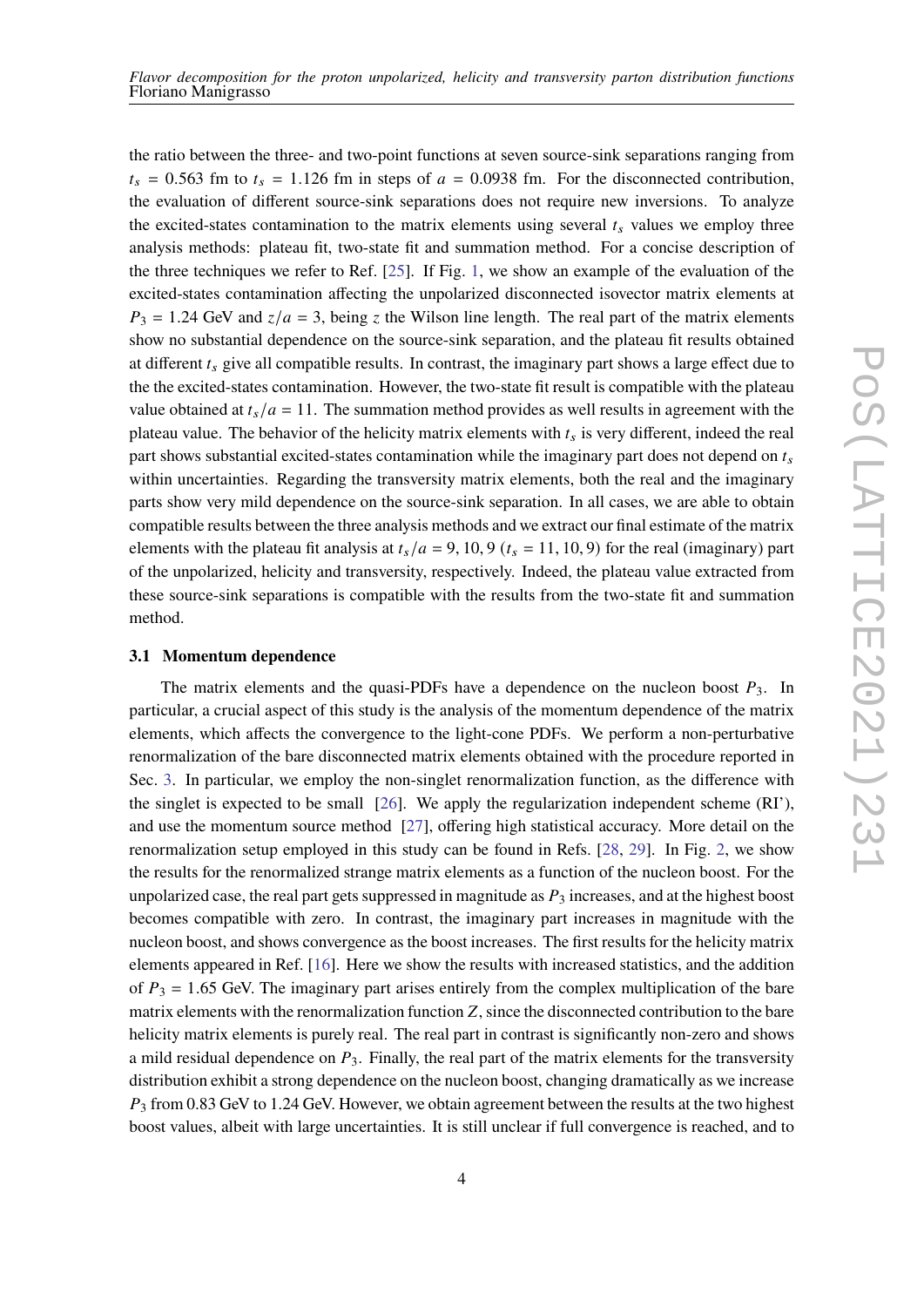

<span id="page-4-0"></span>

**Figure 2:** Momentum dependence of the renormalized matrix elements for the strange unpolarized (top panel), helicity (middle panel) and transversity (bottom panel) distributions. We show the matrix elements computed at  $P_3 = 0.41$  GeV (blue), 0.83 GeV (green), 1.24 GeV (red) and 1.65 GeV (yellow). Data points are slightly shifted to improve readability.

obtain a clear picture on the momentum dependence of the transversity disconnected matrix elements results at higher boosts with sufficient accuracy would be necessary. This is however beyond the current study and will be tested in a followup work. We, thus, reconstruct the distributions using the results at  $P_3 = 1.24$  GeV. Finally, we find that the isoscalar disconnected matrix elements share the same qualitative behavior as the strange-quark ones shown in Fig. [2.](#page-4-0)

# **4. Flavor decomposition**

#### **4.1 Light quark distributions**

Combining the results for the disconnected matrix elements, reported in the previous section, with the connected contributions we were able to obtain the light quark PDFs. The computation of the connected isoscalar and isovector contributions is well established. Therefore, we omit the details that can be found in Ref. [\[25\]](#page-8-15). In Fig. [3,](#page-5-0) we show the comparison with phenomenological results of the up and down unpolarized, helicity and transversity distributions. We stress that this comparison can be only quantitative at the current stage since many systematic effects (e.g. largerthan-physical pion mass, cut-off effects) still need to be addressed. The results for the unpolarized PDF are compared with the data by NNPDF3.1 [\[30\]](#page-9-2), while the helicity distribution is compared with JAM17 [\[31\]](#page-9-3) and NNPDF $_{POL1.1}$  [\[1\]](#page-7-0). Finally, the quark transversity distribution obtained in this study is compared against the SIDIS data [\[32\]](#page-9-4) and SIDIS data constrained by the value of the tensor charge  $g_T$  computed in lattice QCD [\[32\]](#page-9-4).

The light-quark unpolarized PDFs show good agreement with phenomenology in the region 0.2  $\leq$  $x \le 0.5$ . Also, in the region  $x \le -0.2$  our estimate and phenomenology are both compatible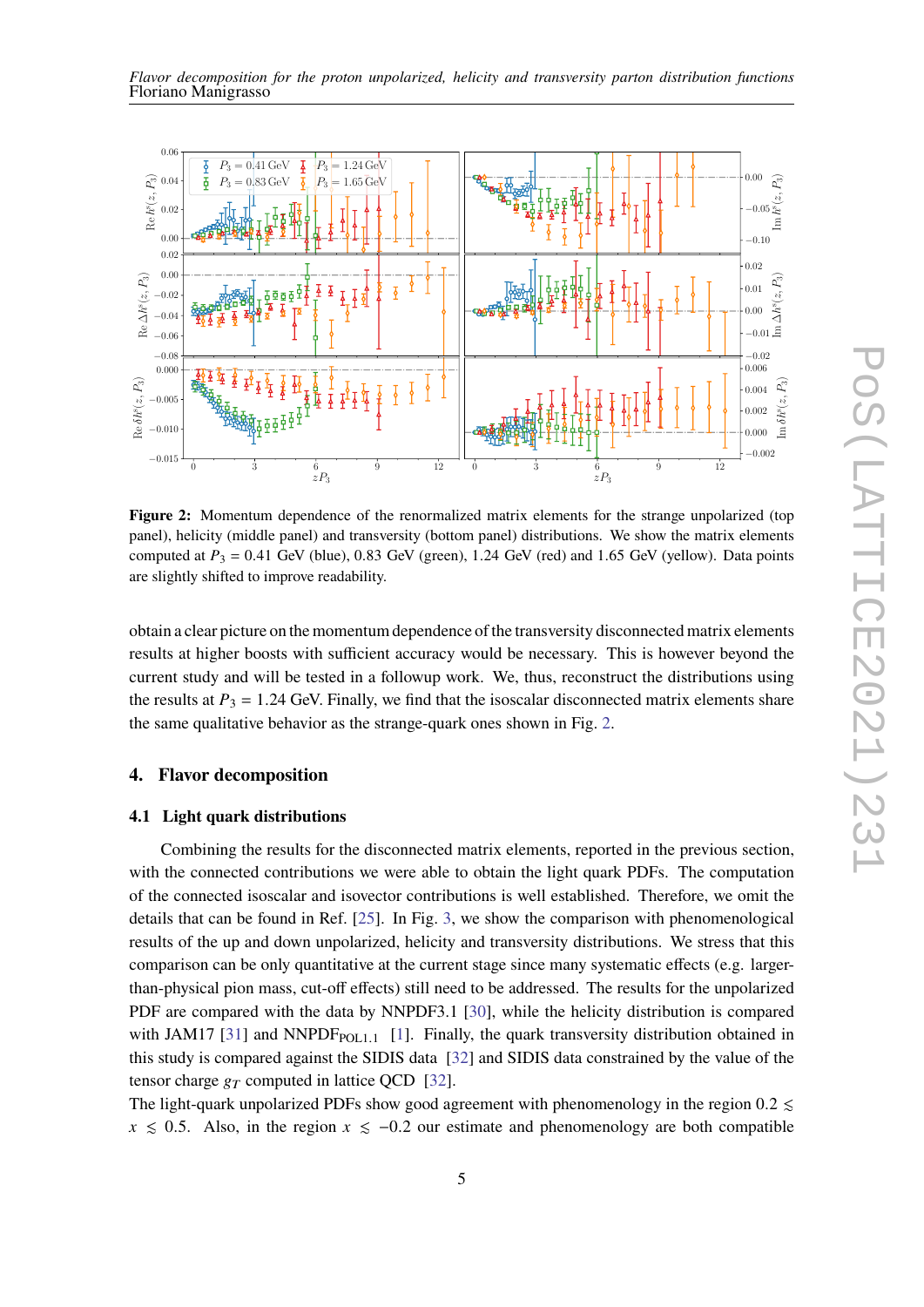<span id="page-5-0"></span>

with zero. The lattice results for the small- $x$  region suffer from uncontrolled uncertainties due to cut-off systematic effects. The helicity distribution shows non-negligible contribution from the

**Figure 3:** Up (left) and down (right) quark unpolarized (upper panels), helicity (middle panels) and transversity (bottom panels) distributions at  $P_3 = 1.24$  GeV (red band). We also show the NNPDF results [\[1,](#page-7-0) [30,](#page-9-2) [33\]](#page-9-5) (blue band) and JAM17 [\[31\]](#page-9-3) (orange band) phenomenological results. For the transversity PDF we compare against the SIDIS data [\[32\]](#page-9-4) (green band) and SIDIS data constrained by the value of tensor charge  $g_T$  computed in lattice QCD [\[32\]](#page-9-4) (gray band). For the transversity distributions we also include the results obtained with the BGFT technique [\[34\]](#page-9-6) (magenta).

disconnected quark loop. Our results for the up quark helicity show similar features as the NNPDF data, but they are not compatible with the latter within uncertainties. In contrast, the down quark distribution gives compatible results with both  $NNPDF<sub>POL3.1</sub>$  and JAM17 data in the entire physical region  $x \in [-1, 1]$ . Finally, the transversity distribution, which is the least known collinear PDF, is compatible with phenomenology. In Fig. [3](#page-5-0) we included the light-cone obtained with the Bayes-Gauss Fourier transform [\[34\]](#page-9-6), an advanced reconstruction technique replacing the discrete Fourier Transform that is able to reduce the artifacts introduced by the discretization of the Wilson line in the Fourier transform. An important observation is that the measurement of this quantity we provide here is more accurate than the experimental one, which carries  $\approx 50 - 100\%$  error [\[32\]](#page-9-4).

# **4.2 Strange quark distributions**

The strange quark distributions are shown in Fig. [4.](#page-6-0) By increasing the nucleon boost, the unpolarized PDF moves towards the phenomenological results. However, there is still some residual dependence on  $P_3$ , which would require further investigation to be performed in a followup work.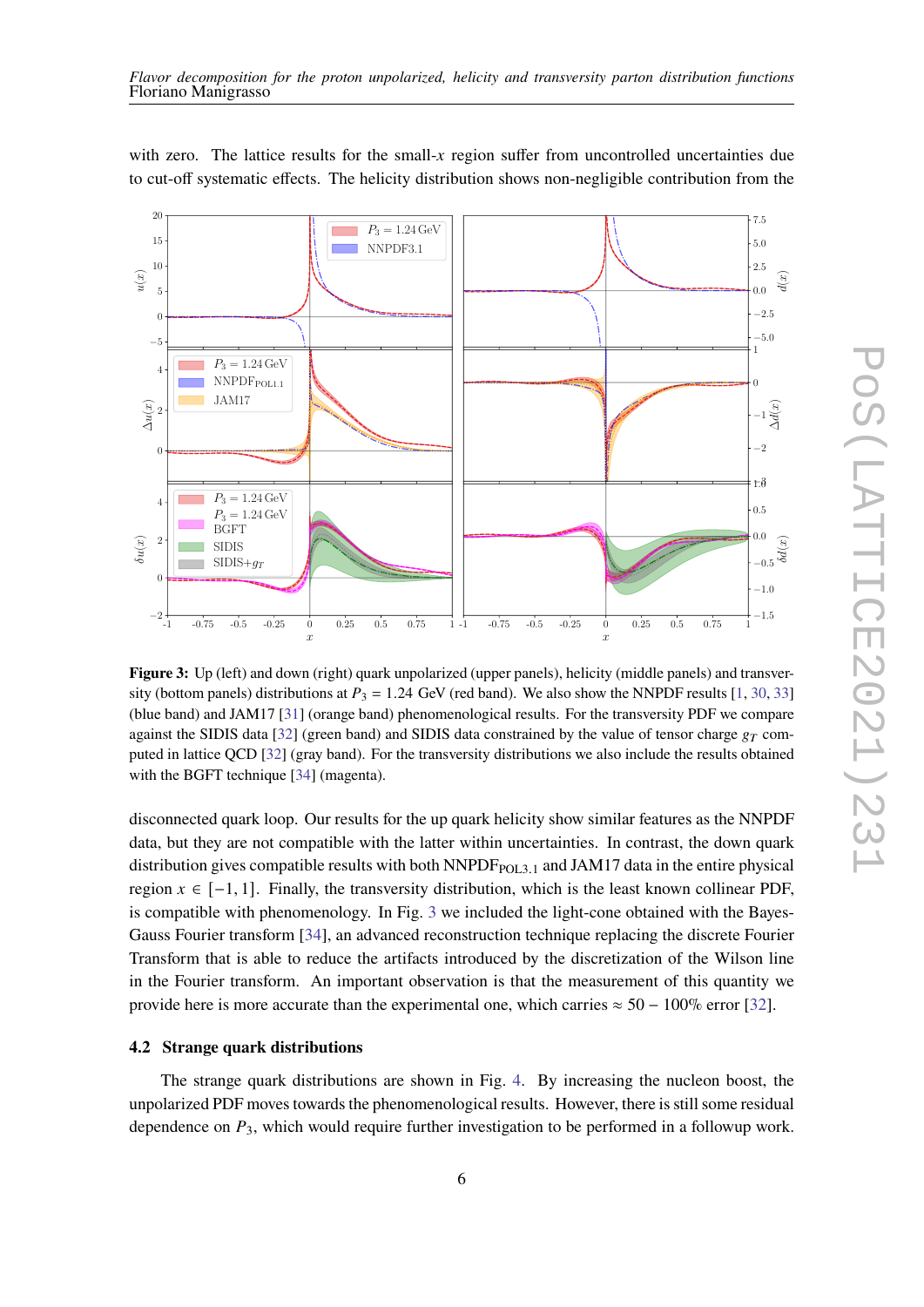

<span id="page-6-0"></span>

**Figure 4:** Results on the strange unpolarized (top panel), helicity (center panel) and transversity (bottom panel) distributions for three values of  $P_3$ . We compare with the NNPDF<sub>POL1.1</sub> [\[1,](#page-7-0) [33\]](#page-9-5) (light blue) and JAM17 [\[31\]](#page-9-3) (light purple) phenomenological data. Lattice data for  $P_3 = 0.41, 0.83, 1.24$  GeV are shown with green, red and dark blue bands, respectively.

The results for the helicity distribution are approximately symmetric in the quark and antiquark regions, and are compatible with  $NNPDF_{POL,1}$  [\[1\]](#page-7-0) and with JAM17 [\[31\]](#page-9-3) global fits analysis, both of which have larger uncertainties. Thus, our results constitute valuable input for phenomenological studies. This is particularly evident for the strange transversity distribution, where experimental results are lacking. Our results for the transversity PDF show small uncertainties as well as no residual momentum dependence.

# **5. Conclusions**

This work represents a proof-of-principle of the feasibility of the calculation of disconnected quark loops with non-local operators. In particular, we present a study of the  $x$ -dependence of proton collinear quark PDFs from lattice QCD considering both connected and disconnected diagrams. The calculation is carried out on a gauge ensemble of  $N_f = 2 + 1 + 1$  twisted mass fermions with a pion mass of  $m_{\pi} \approx 260$  MeV. We address excited-states contamination and convergence with the momentum boost in the final PDFs. The proton states are boosted at  $P_3 = 0.41, 0.83, 1.24$  GeV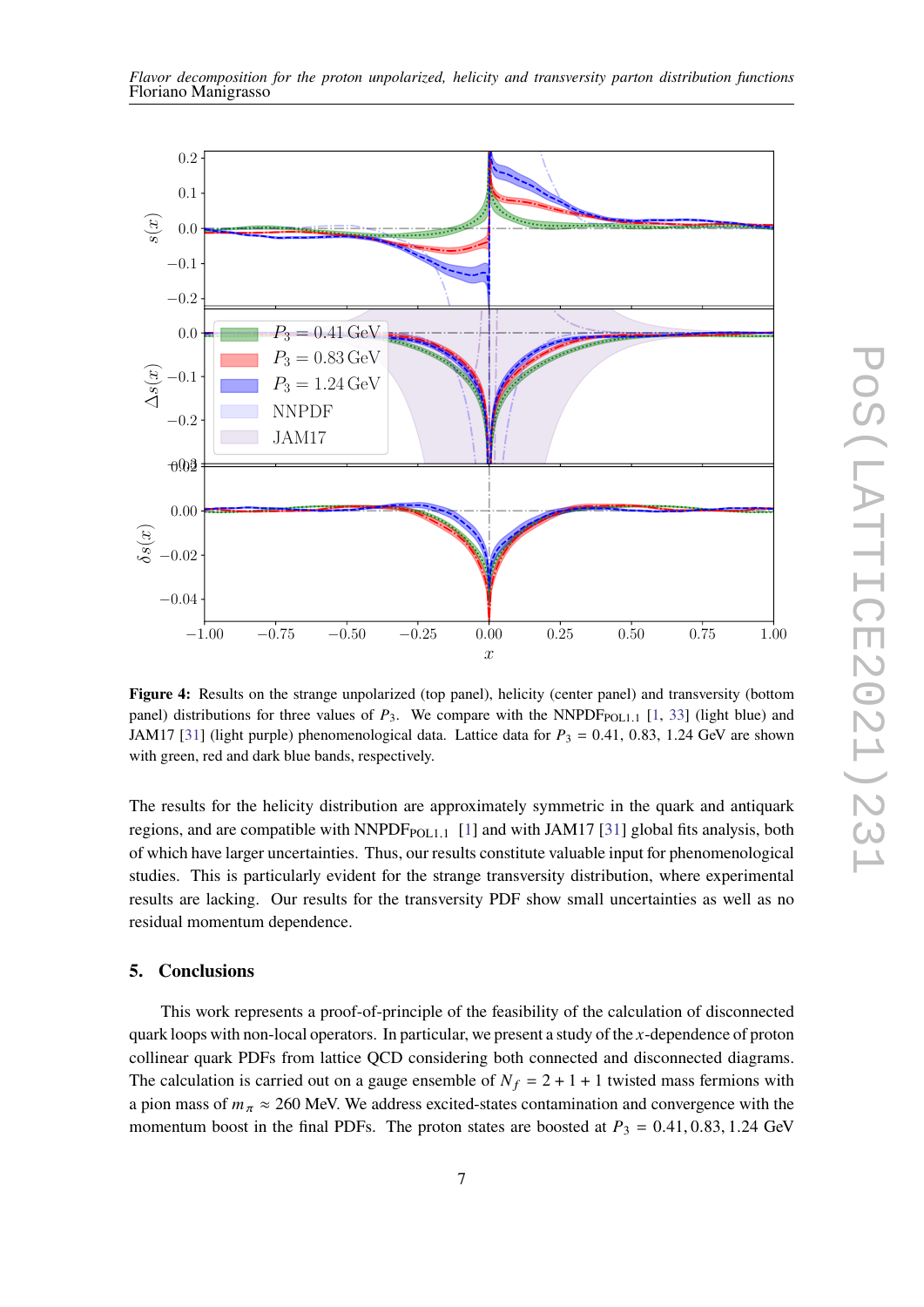and several values of the source-sink separation are considered, up to  $t_s = 1.13$  fm. All matrix elements are renormalized multiplicatively using the RI'MOM scheme and evolved to the modified-EXEMENT BETWEEN INTERFERIERATIVELY USING the KI MOW SCHEME and evolved to the modifica-<br>MS scheme at a scale of 2 GeV (unpolarized and helicity) or  $\sqrt{2}$  GeV (transversity), where different scales are employed to compare with results from phenomenology. The quasi-PDF, obtained with a discrete Fourier transform, is then matched to the light-cone PDFs in the  $\overline{MS}$  scheme at the same scale. We neglect the mixing with the gluon PDFs for the unpolarized and helicity case, that will be included in future studies.

We find that the light-quark disconnected contributions have the most impact for the helicity PDF, while the transversity disconnected contribution is very small. Nevertheless, we obtain a clear non-zero signal for all kinds of PDFs. Moreover, our results for the unpolarized have a statistical precision which is compatible to the phenomenological data, while the helicity strange-quark PDF is significantly more accurate than the JAM and NNPDF results. Finally, our results for the strangequark transversity PDF serve, at this stage, as a prediction. In future studies we plan to quantify and eliminate systematic uncertainties, such as pion mass dependence, mixing under matching with the gluon PDFs for the unpolarized and helicity case, finite-volume and discretization effects. Nevertheless, this study clearly demonstrates the potential in the extraction of the  $x$ -dependence of individual quark PDFs from lattice QCD simulations.

## **6. Acknowledgments**

We would like to thank all members of ETMC for their constant and pleasant collaboration. We also thank Fernanda Steffens and Jeremy Green for useful discussions. M.C. acknowledge financial support by the U.S. Department of Energy Early Career Award under Grant No. DE-SC0020405. K.H. is supported financially by the Cyprus Research and Innovation Foundation under contract number POST-DOC/0718/0100 and EuroCC project funded by the Deputy Ministry of Research, Innovation and Digital Policy and the Cyprus Research and Innovation Foundation and the European High-Performance Computing Joint Undertaking (JU) under grant agreement No 951732. This project has received funding from the Marie Skłodowska-Curie European Joint Doctorate program STIMULATE of the European Commission under grant agreement No 765048; F.M. is funded under this program. This research includes calculations carried out on HPC resources of the Cyprus Institute (the Cyclone and Cyclamen machines) and of Temple University, supported in part by the National Science Foundation through major research instrumentation grant number 1625061 and by the US Army Research Laboratory under contract number W911NF-16-2-0189. Computations for this work were carried out in part on facilities of the USQCD Collaboration, which are funded by the Office of Science of the U.S. Department of Energy. This research used resources of the Oak Ridge Leadership Computing Facility, which is a DOE Office of Science User Facility supported under Contract DE-AC05-00OR22725. The gauge configurations have been generated by the Extended Twisted Mass Collaboration on the KNL (A2) Partition of Marconi at CINECA, through the Prace project Pra13\_3304 "SIMPHYS".

# **References**

- <span id="page-7-0"></span>[1] E. R. Nocera *et al.* [NNPDF], Nucl. Phys. B **887** (2014), 276-308 doi:10.1016/j.nuclphysb.2014.08.008 [arXiv:1406.5539 [hep-ph]].
- <span id="page-7-1"></span>[2] J. J. Ethier and E. R. Nocera, Ann. Rev. Nucl. Part. Sci. **70** (2020), 43-76 doi:10.1146/annurev-nucl-011720-042725 [arXiv:2001.07722 [hep-ph]].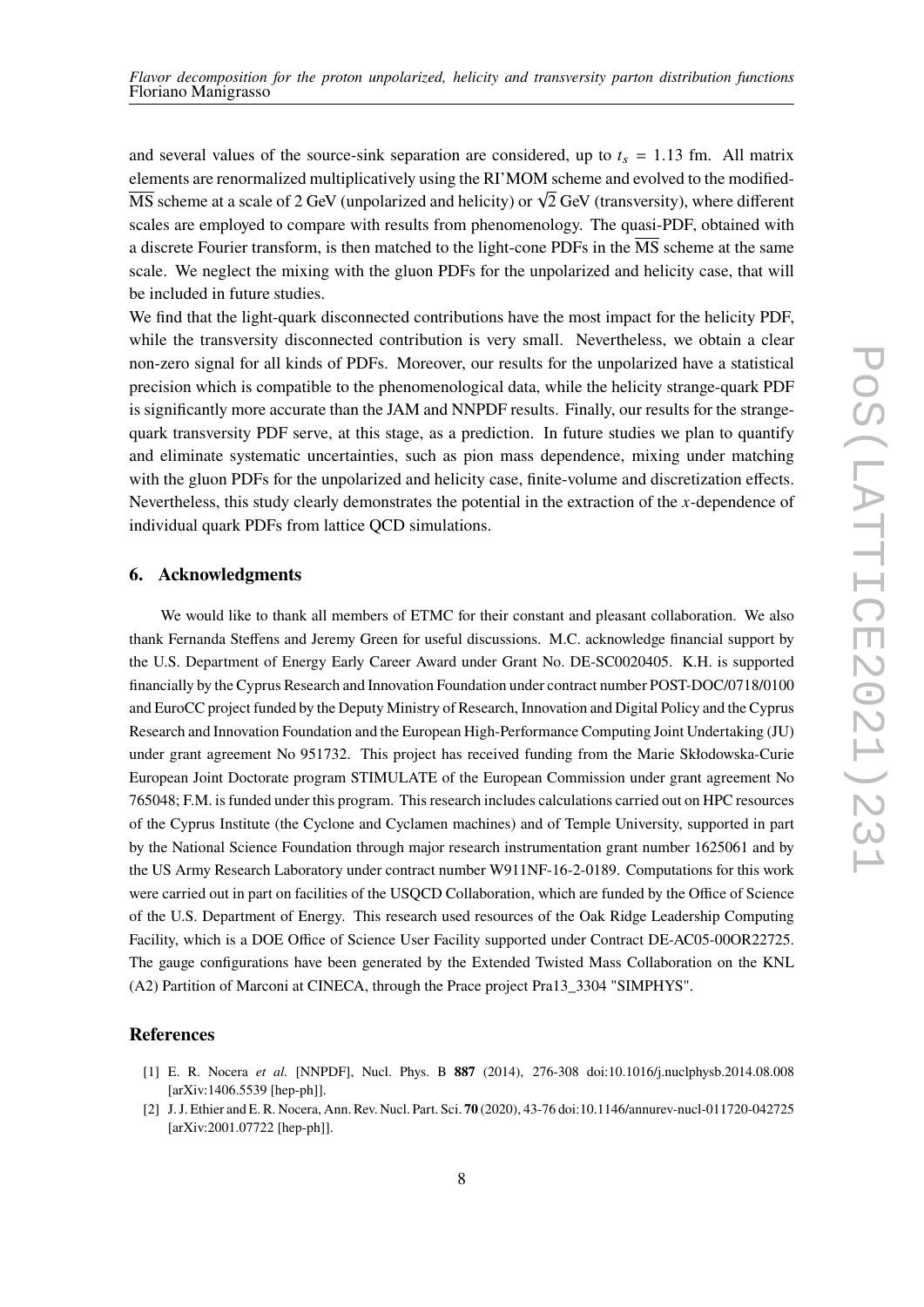- <span id="page-8-0"></span>[3] D. de Florian, R. Sassot, M. Stratmann and W. Vogelsang, Phys. Rev. D **80** (2009), 034030 doi:10.1103/PhysRevD.80.034030 [arXiv:0904.3821 [hep-ph]].
- [4] E. Leader, A. V. Sidorov and D. B. Stamenov, Phys. Rev. D **82** (2010), 114018 doi:10.1103/PhysRevD.82.114018 [arXiv:1010.0574 [hep-ph]].
- [5] F. Arbabifar, A. N. Khorramian and M. Soleymaninia, Phys. Rev. D **89** (2014) no.3, 034006 doi:10.1103/PhysRevD.89.034006 [arXiv:1311.1830 [hep-ph]].
- <span id="page-8-1"></span>[6] E. Leader, A. V. Sidorov and D. B. Stamenov, Phys. Rev. D **84** (2011), 014002 doi:10.1103/PhysRevD.84.014002 [arXiv:1103.5979 [hep-ph]].
- <span id="page-8-2"></span>[7] S. Alekhin, J. Blümlein and S. Moch, Phys. Lett. B **777** (2018), 134-140 doi:10.1016/j.physletb.2017.12.024 [arXiv:1708.01067 [hep-ph]].
- <span id="page-8-3"></span>[8] M. Aaboud *et al.* [ATLAS], Eur. Phys. J. C **78** (2018) no.2, 110 [erratum: Eur. Phys. J. C **78** (2018) no.11, 898] doi:10.1140/epjc/s10052-017-5475-4 [arXiv:1701.07240 [hep-ex]].
- <span id="page-8-4"></span>[9] C. Alexandrou, S. Bacchio, M. Constantinou, J. Finkenrath, K. Hadjiyiannakou, K. Jansen, G. Koutsou and A. Vaquero Aviles-Casco, Phys. Rev. D **100** (2019) no.1, 014509 doi:10.1103/PhysRevD.100.014509 [arXiv:1812.10311 [hep-lat]].
- [10] C. Alexandrou, S. Bacchio, M. Constantinou, J. Finkenrath, K. Hadjiyiannakou, K. Jansen, G. Koutsou and A. Vaquero Aviles-Casco, Phys. Rev. D **102** (2020) no.5, 054517 doi:10.1103/PhysRevD.102.054517 [arXiv:1909.00485 [hep-lat]].
- [11] C. Alexandrou, S. Bacchio, M. Constantinou, J. Finkenrath, K. Hadjiyiannakou, K. Jansen, G. Koutsou, H. Panagopoulos and G. Spanoudes, Phys. Rev. D **101** (2020) no.9, 094513 doi:10.1103/PhysRevD.101.094513 [arXiv:2003.08486 [hep-lat]].
- [12] T. Bhattacharya *et al.* [PNDME], Phys. Rev. D **92** (2015) no.9, 094511 doi:10.1103/PhysRevD.92.094511 [arXiv:1506.06411 [hep-lat]].
- [13] J. Liang, M. Sun, Y. B. Yang, T. Draper and K. F. Liu, Phys. Rev. D **102** (2020) no.3, 034514 doi:10.1103/PhysRevD.102.034514 [arXiv:1901.07526 [hep-ph]].
- <span id="page-8-5"></span>[14] D. Djukanovic, K. Ottnad, J. Wilhelm and H. Wittig, Phys. Rev. Lett. **123** (2019) no.21, 212001 doi:10.1103/PhysRevLett.123.212001 [arXiv:1903.12566 [hep-lat]].
- <span id="page-8-6"></span>[15] A. Stathopoulos, J. Laeuchli and K. Orginos, [arXiv:1302.4018 [hep-lat]].
- <span id="page-8-7"></span>[16] C. Alexandrou, M. Constantinou, K. Hadjiyiannakou, K. Jansen and F. Manigrasso, Phys. Rev. Lett. **126** (2021) no.10, 102003 doi:10.1103/PhysRevLett.126.102003 [arXiv:2009.13061 [hep-lat]].
- <span id="page-8-8"></span>[17] X. Ji, Phys. Rev. Lett. **110** (2013), 262002 doi:10.1103/PhysRevLett.110.262002 [arXiv:1305.1539 [hep-ph]].
- <span id="page-8-9"></span>[18] X. Ji, Sci. China Phys. Mech. Astron. **57** (2014), 1407-1412 doi:10.1007/s11433-014-5492-3 [arXiv:1404.6680 [hep-ph]].
- <span id="page-8-10"></span>[19] C. Alexandrou, S. Bacchio, P. Charalambous, P. Dimopoulos, J. Finkenrath, R. Frezzotti, K. Hadjiyiannakou, K. Jansen, G. Koutsou and B. Kostrzewa, *et al.* Phys. Rev. D **98** (2018) no.5, 054518 doi:10.1103/PhysRevD.98.054518 [arXiv:1807.00495 [hep-lat]].
- [20] C. Alexandrou and C. Kallidonis, Phys. Rev. D **96**, no.3, 034511 (2017) doi:10.1103/PhysRevD.96.034511 [arXiv:1704.02647 [hep-lat]].
- <span id="page-8-11"></span>[21] P. Boucaud *et al.* [ETM], Comput. Phys. Commun. **179** (2008), 695-715 doi:10.1016/j.cpc.2008.06.013 [arXiv:0803.0224 [hep-lat]].
- <span id="page-8-12"></span>[22] C. Michael *et al.* [ETM], PoS **LATTICE2007** (2007), 122 doi:10.22323/1.042.0122 [arXiv:0709.4564 [hep-lat]].
- <span id="page-8-13"></span>[23] W. Wilcox, [arXiv:hep-lat/9911013 [hep-lat]].
- <span id="page-8-14"></span>[24] A. Abdel-Rehim, C. Alexandrou, M. Constantinou, J. Finkenrath, K. Hadjiyiannakou, K. Jansen, C. Kallidonis, G. Koutsou, A. V. Avilés-Casco and J. Volmer, PoS **LATTICE2016** (2016), 155 doi:10.22323/1.256.0155 [arXiv:1611.03802 [hep-lat]].
- <span id="page-8-15"></span>[25] C. Alexandrou, M. Constantinou, K. Hadjiyiannakou, K. Jansen and F. Manigrasso, Phys. Rev. D **104** (2021) no.5, 054503 doi:10.1103/PhysRevD.104.054503 [arXiv:2106.16065 [hep-lat]].
- <span id="page-8-16"></span>[26] M. Constantinou, M. Hadjiantonis, H. Panagopoulos and G. Spanoudes, Phys. Rev. D **94** (2016) no.11, 114513 doi:10.1103/PhysRevD.94.114513 [arXiv:1610.06744 [hep-lat]].
- <span id="page-8-17"></span>[27] M. Gockeler, R. Horsley, H. Oelrich, H. Perlt, D. Petters, P. E. L. Rakow, A. Schafer, G. Schierholz and A. Schiller, Nucl. Phys. B **544** (1999), 699-733 doi:10.1016/S0550-3213(99)00036-X [arXiv:hep-lat/9807044 [hep-lat]].